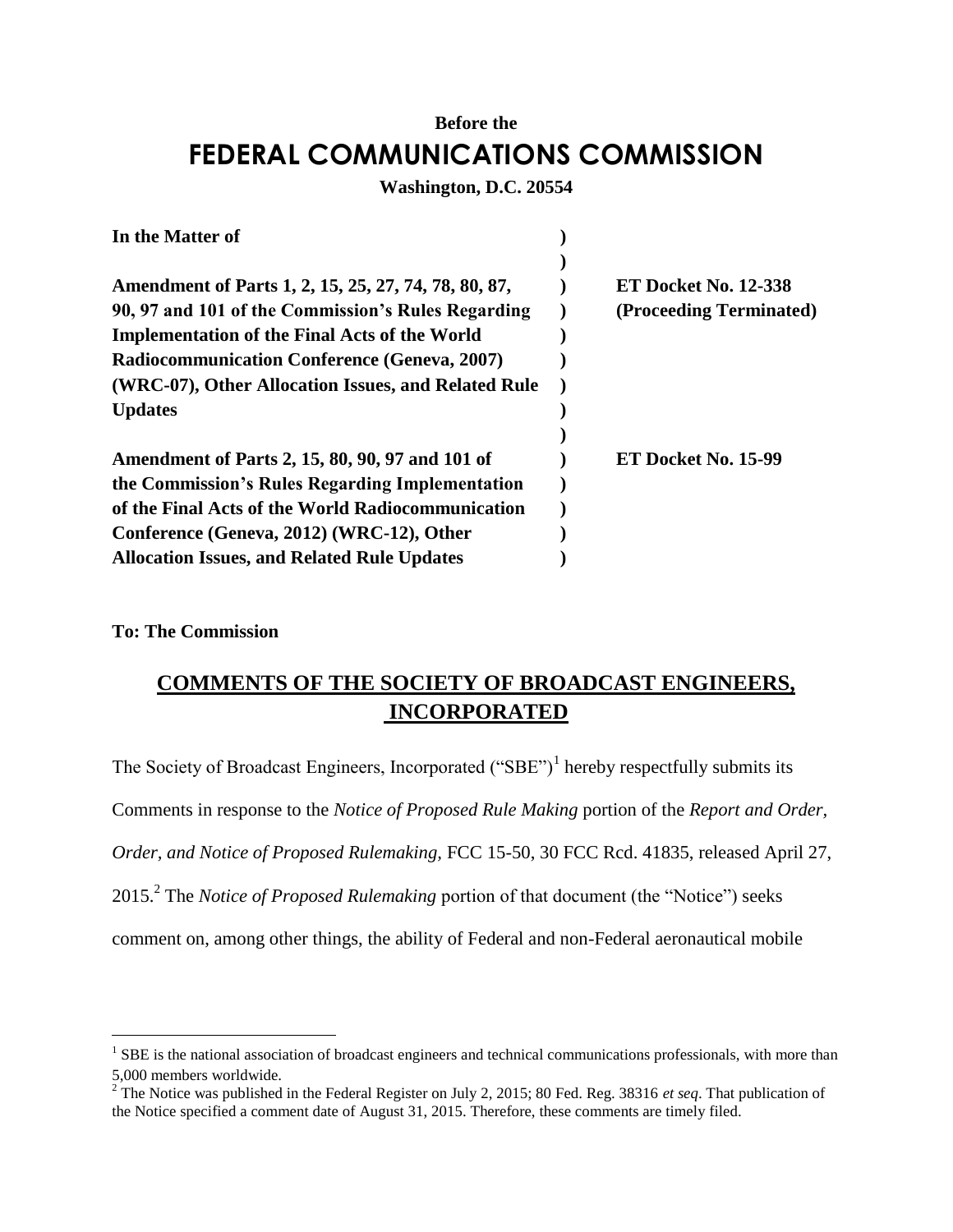telemetry (AMT) stations<sup>3</sup> to share spectrum with incumbent radio services in the  $4400-4940$ MHz and 5925-6700 MHz bands. In the interest of broadcasters, video producers and other active mobile users of the band 6425-6525 MHz (the "6.5 GHz band") in avoiding preclusive interference to ongoing video production and broadcast electronic news gathering in that band, SBE states as follows:

1. SBE expresses no view herein with respect to the 4400-4940 MHz band. That band is not used by broadcasters or video production entities. The same is not true with respect to the 6.5 GHz band, which is within the 5925-6700 MHz segment. The 6.5 GHz band is very heavily used by broadcasters on a mobile basis, daily, in virtually all broadcast markets, for electronic news gathering, and for various purposes for event video production. It is used for a number of varied purposes, including portable camera relays to "jumbotron" screens for major sporting events and musical concerts at large venues, indoors and outdoors. It is used for video relay to production trucks at news events, and it is also used for multi-hop relay of video signals from the location of newsworthy events to either a satellite news truck, a fixed receive site or a temporary relay site. The use of this band is unpredictable and the paths, and path lengths, vary hourly. Other than on an intra-service basis, it is difficult to coordinate use of this band with other terrestrial uses.

2. The Notice in this proceeding explains that at WRC-07, the United States was a proponent of global or regional AMT allocations. The United States position then was that there was a large and growing shortfall in the spectrum available for AMT use.<sup>4</sup> With increasing data rates associated with the testing of new and emerging technologies, the United States believed

l

<sup>&</sup>lt;sup>3</sup> The Notice explains that aeronautical mobile telemetry for flight testing of aircraft is an aeronautical mobile service (AMS) that transmits from an aircraft station to a receiving station the results of measurements made onboard an aircraft, including those related to the functioning of the aircraft. Examples of AMT data include engine temperature, fluid pressure, and readings from control surface strain gauges.

<sup>&</sup>lt;sup>4</sup> See United States of America Proposals for the Work of the Conference, plenary meeting, Document 5-E, February 9, 2007 (*U.S. Proposals for WRC-07*), Agenda Item 1.5, at 9-23. *See also CPM-07 Report*, Chapter 1, at 43-88.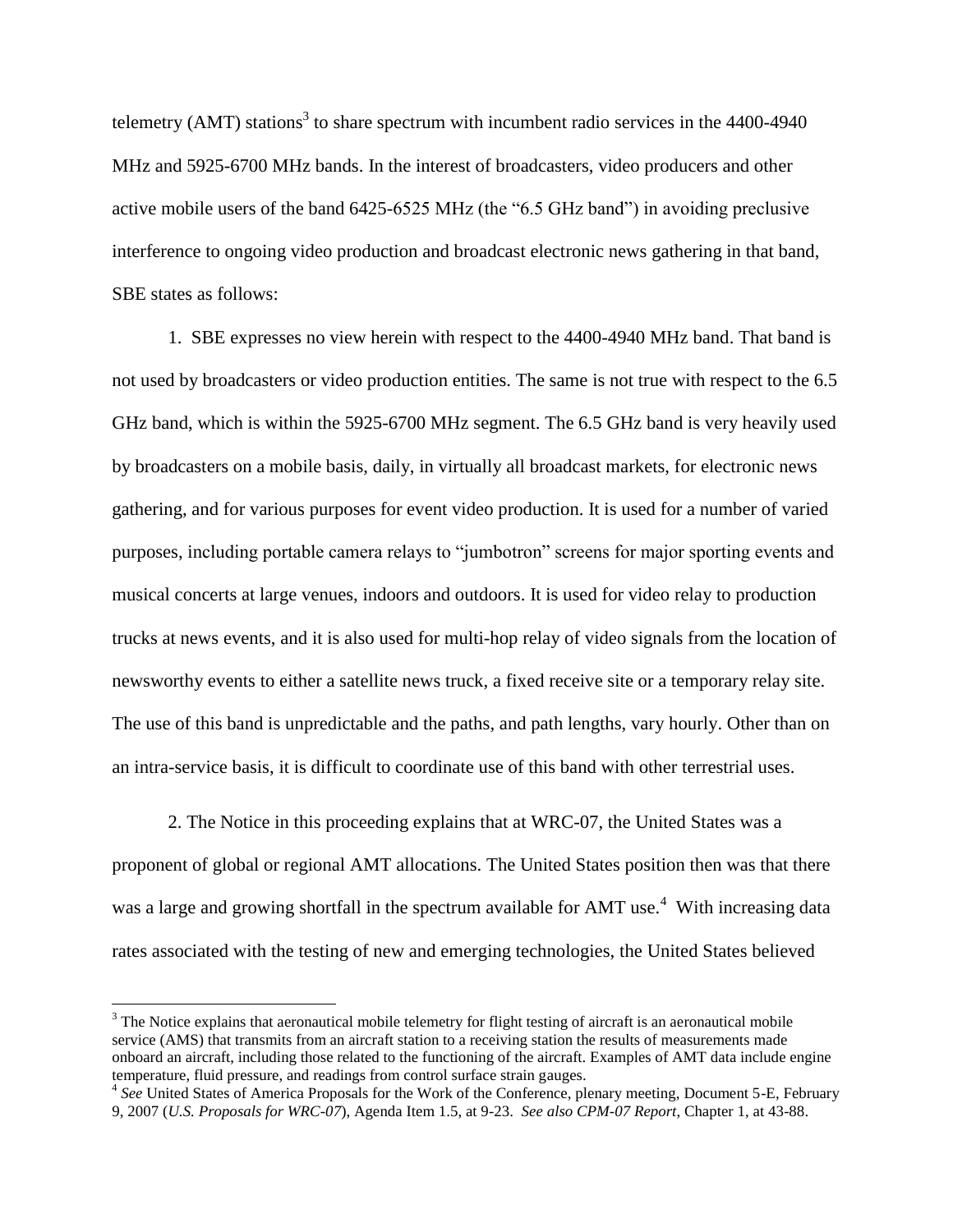that an additional 650 megahertz may be required for AMT. In the *Report and Order* part of this proceeding, the Commission allocated the band 5091-5150 MHz band to AMT. At WRC-07, it was decided that the mobile service (MS) allocation in the 4400-4940 MHz and 5925-6700 MHz bands could be used for AMT flight test transmissions from aircraft stations in much of ITU Region 2 pursuant to RR 5.440A and RR 5.457C. In addition, these international footnotes state that AMT use shall be in accordance with Resolution  $416$  (WRC-07)<sup>5</sup> and shall not cause harmful interference to, nor claim protection from, the fixed-satellite and fixed services.<sup>6</sup> Resolution 416 places the following operational restrictions on AMT use of the 4400-4940 MHz and 5925-6700 MHz bands: 1) emissions are limited to transmissions from aircraft stations only; 2) AMT is not considered an application of a safety service as per ITU Radio Regulations, Article No. 1.59; 3) the peak EIRP density of a telemetry transmitter antenna shall not exceed – 2.2 dB(W/MHz); 4) transmissions are limited to designated flight test areas, where flight test areas are airspace designated by administrations for flight testing; 5) bilateral coordination of transmitting AMT aircraft stations with respect to receiving fixed or mobile stations is required if the AMT aircraft station will operate within 450 km of the receiving fixed or mobile stations of another administration; and 6) require the use of technical and/or operational measures where appropriate to facilitate sharing with other services and applications in these bands.

3. Though the Commission did not propose earlier to allocate spectrum for AMT use in either the Federal band at 4400-4940 MHz, or in the exclusive non-Federal band at 5925-6700 MHz, it now seeks comment on the ability of Federal and non-Federal AMT stations to share spectrum with the incumbent services in these bands. The Commission states that it believes that

 $\overline{a}$ 

<sup>5</sup> *See* ITU Radio Regulations, Volume III, Resolution 416 (WRC-07), titled "Use of the bands 4400-4940 MHz and 5925-6700 MHz by an aeronautical mobile telemetry application in the mobile service."

<sup>&</sup>lt;sup>6</sup> Further, these footnotes state that AMT use *does not preclude the use of the 4400-4940 MHz and 5925-6700 MHz bands by other mobile service applications or by other services to which these bands are allocated on a co-primary basis and does not establish priority in the Radio Regulations.*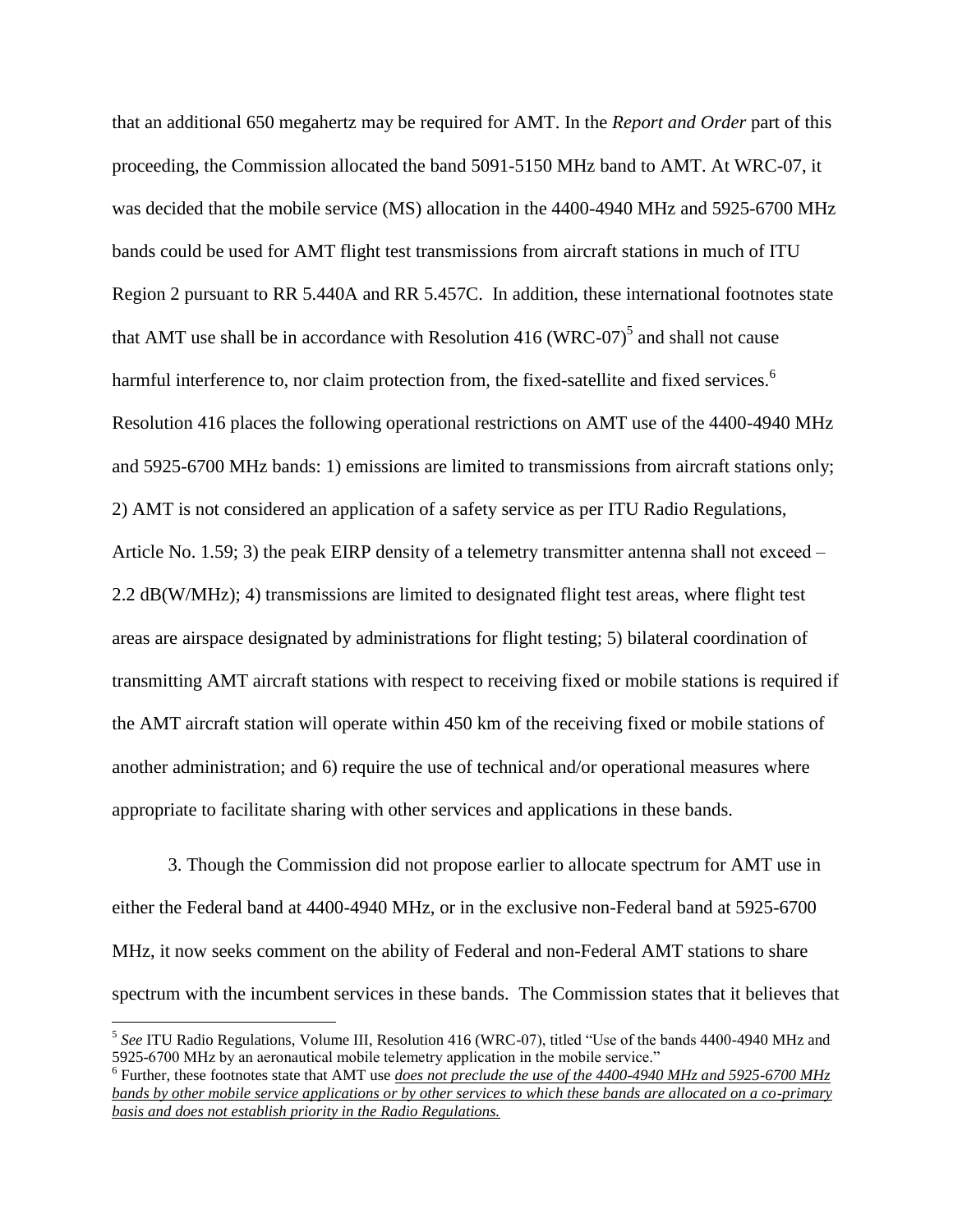it is appropriate to examine the sharing potential in these bands based on input from NTIA regarding the interference mitigation techniques that could be used to promote such sharing.<sup>7</sup> The Notice in this proceeding states that NTIA intended for the 4400-4940 MHz and 5925-6700 MHz bands to be considered together as a "package" proposal, and that if the 5925-6700 MHz band was not allocated for AMT use, then NTIA would no longer support a non-Federal AMT allocation in the 4400-4940 MHz band.

4. Therefore, the Notice asks for comment on the proposed allocations for both the 4400- 4940 MHz and 5925-6700 MHz bands. It asks whether there are technical approaches, coordination procedures, or analytical techniques that would ensure compatibility with existing services in these bands; what the costs and benefits and advantages or disadvantages are of adding AMT allocations to these bands, and whether or not sharing with AMT is the highest value use of this spectrum.

5. The Notice, at paragraph 212 notes that frequencies in the 5925-6700 MHz band are available for assignment to transmitting earth stations $^8$  and to the Part 101 Fixed Microwave Services. However, pursuant to Section 101.147(j) of the Commission's Rules, use of the 6425- 6525 MHz segment is limited to use by stations in the mobile service. This band is co-equally shared with mobile stations licensed under Parts 74 and 78 of the Commission's rules. These uses include the Local Television Transmission Service (LTTS) (5925-6525 MHz); the television broadcast auxiliary service (BAS) (6425-6525 MHz) and cable television relay service

 $\overline{a}$ 

<sup>7</sup> NTIA relies on an analysis conducted by the DoD and NASA *prior to WRC-07* which allegedly demonstrated that through a combination of co-frequency avoidance and spatial isolation, it would be possible to find significant amounts of useable spectrum for AMT operations even in heavily congested areas of Fixed Service use. It is unclear that this analysis had any application to the ability of AMT to share with mobile applications such as the Broadcast Auxiliary Service and Part 101 use of the 6.5 GHz segment of the 5925-6700 MHz band. SBE is unaware of any study that has been conducted that would be relevant to such a sharing proposal, or any technical analysis that would establish compatibility between AMT and broadcast auxiliary service (BAS) or other use of the 6.5 GHz band.  $8^8$  47 C.F.R. § 25.202(a)(1), (b).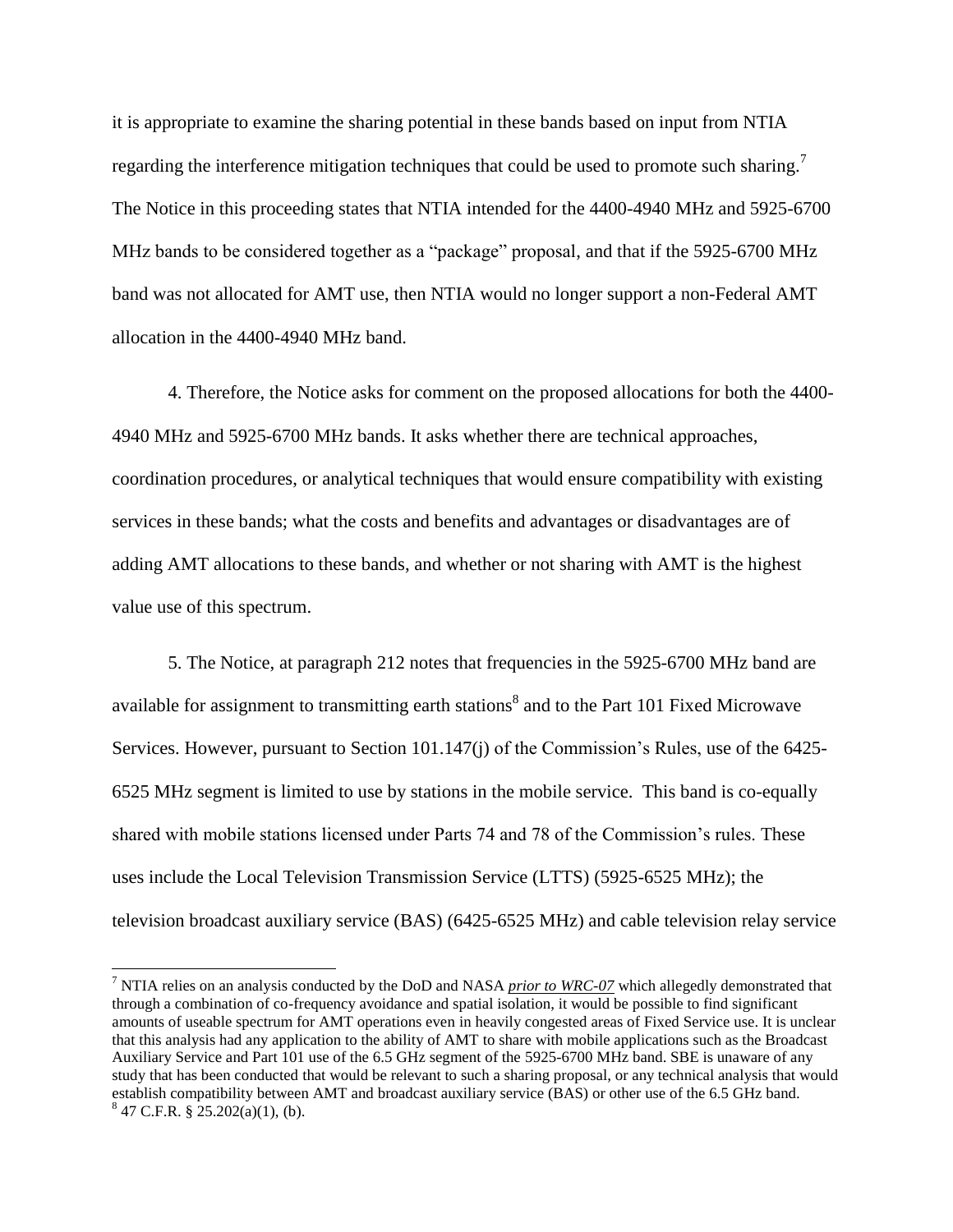(CARS) stations (6425-6525 MHz). 9 The 6425-6525 MHz band is allocated to the non-Federal Mobile Service on a primary basis.

6. The Commission notes that the underlying assumptions in the *U.S. Proposals for WRC-07* included frequency avoidance or other measures to ensure compatible operations between AMT and incumbent services, such as requiring use of technical and/or operational measures on AMT. Accordingly, the Notice states (¶ 216) that it *would be incumbent on the AMT community to develop techniques that will enable sharing without causing harmful interference to existing stations*. 10 These techniques could include frequency coordination, shared network architectures, dynamic selection of operating frequencies, or spectrum use only in specific geographic areas. For the purposes of this Docket, however, the Commission specifically says that it does not need to determine any technical details necessary for such sharing, but only whether sharing is feasible.<sup>11</sup>

7. The Notice indicates that NTIA recommendations do not specify how AMT operations would share the 6425-6525 MHz band with the non-Federal mobile service. Nor is

 $\overline{\phantom{a}}$ 

 $9$  47 C.F.R. Part 74, Subpart F (BAS); Part 78 (CARS). Use of the 6425-6525 MHz band for direct delivery of video programs to the general public or multi-channel cable distribution is not permitted. Broadcast network-entities may use this band only for mobile television pickup stations. See, 47 C.F.R. §§ 74.602(a) and (i), 78.18(a)(5). <sup>10</sup> SBE representatives have preliminarily discussed this matter with the Department of Defense and with the Aeronautical Flight Test Radio Coordinating Council, but to date there have not been any studies produced by either DoD or AFTRCC indicating compatibility in the 6.5 GHz band.

<sup>&</sup>lt;sup>11</sup> The Commission states at paragraph 216 of the Notice that Report ITU-R M.2119, titled "*Sharing between aeronautical telemetry systems for flight testing and other systems operating in the 4400-4940 and 5926-6700 MHz band"* concluded that "sharing is feasible." Actually, that was not one of the conclusions of that ITU-R Report. Instead, the conclusion was as follows:

However, the combined effects of all the local frequency sharing situations with FS/MS stations, radioastronomy observatories, and FSS earth stations may severely limit availability of spectrum resources for introduction and operation of AMT systems in the 4 400-4 940 MHz and 5 925-6 700 MHz bands. This is especially true for flight test zones that are located in areas where the bands are intensively used by systems in other services.

SBE's preliminary conclusion, based on the nature of BAS, CARS and LTTS intense use of the 6425-6525 MHz band is that sharing with AMT is not feasible in the 6.5 GHz band.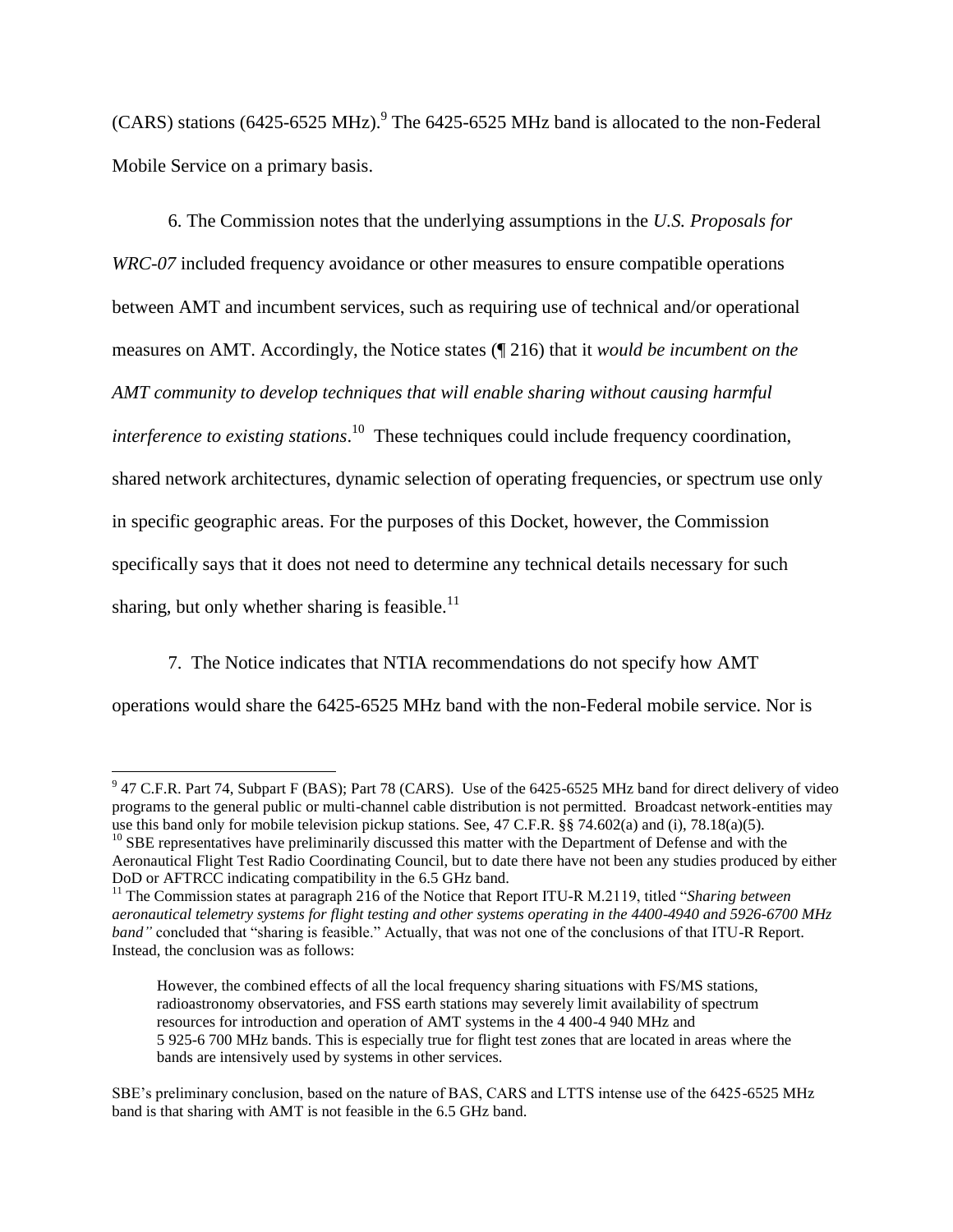SBE aware of any plan that has been put forth that would indicate how such sharing could be done. SBE has preliminarily concluded, absent any evidence to the contrary, that sharing this band with AMT is not feasible. BAS, CARS and LTTS use of this band is not limited to metropolitan areas. It is used for terrestrial video relay from remote locations for electronic news gathering. There may be aeronautical mobile applications done in connection with electronic newsgathering or video production operations from helicopters, but the primary use of the band is for terrestrial video relay from mobile cameras. There are also a vast number of additional terrestrial uses of the band, including as noted above video relay to video screens at large event venues, short-range video relay for video production at automobile racing, political conventions and golf events, just to name a few. These production venues are in urban, suburban, exurban and rural markets and there is no predictable pattern for geographic area of BAS, CARS or LTTS deployment. The ENG uses of the band cannot be planned in advance.

8. It is understood that the RF footprint of flight tests is approximately a 200-mile radius of operation from the test location. With that large an area, it would be impossible to protect the use of the 6.5 GHz band from interference from unpredictable flight paths. The transmitter power from the aircraft is typically 10 watts TPO. The receivers on the ground use tracking antennas, and the occupied bandwidths of the signals reportedly vary between 5-10 MHz but could be up to 20 MHz for some data applications. The tests, SBE understands, are between 2 hours and 12 hours duration, all of which are planned. AMT use of the entirety of the 6425-6525 MHz band over an area of up to 500 miles in diameter with transmitter power levels from aircraft at 10 watts, apparently using omnidirectional transmit antennas, for periods of up to 12 hours is not a use that can be coordinated in advance with real-time, unpredictable terrestrial uses of the same band. Looking at this from the perspective of interference to BAS, CARS and LTTS incumbent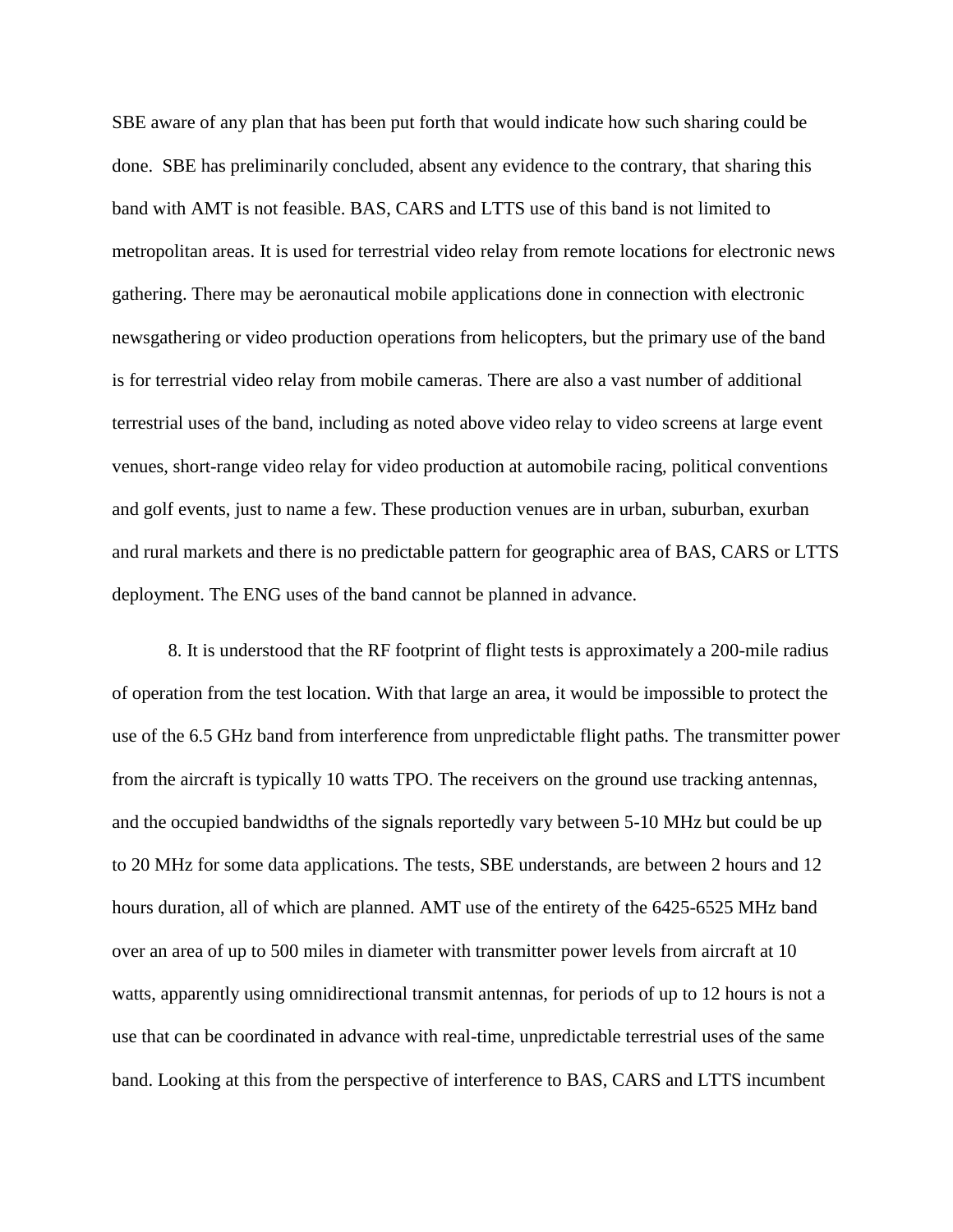operations at 6.5 GHz, there does not appear any level of compatibility within the geographic footprint areas of the AMT operations. Conversely, since the 35-45 dB AMT tracking receive antennas have typical elevations in the 5-15 degree range, there is an apparent, significant potential for interference to the AMT operations on the ground from the itinerant, mobile terrestrial BAS, CARS and LTTS facilities in certain instances – interference that cannot be avoided without constraining the use of the band by these mobile facilities.

9. Nor should ENG or other BAS, CARS and LTTS operations at 6.5 GHz be constrained in order to accommodate the predicted future needs of AMT. Broadcasters have recently suffered the perfect storm of compromises in the use of microwave spectrum in order to accommodate broadband and other technologies. BAS spectrum at 2025-2110 MHz is severely overcrowded and notwithstanding that now has to accommodate a very significant amount of displaced DoD facilities in order to accommodate recent spectrum auctions. The channels at 2450-2483.5 MHz are compromised by 2.5 GHz BRS/EBS and by other ancillary terrestrial component unlicensed facilities that are proposed and existing in the upper portion of that range. And the 6875-7125 MHz BAS band is now thoroughly compromised by the addition of fixed wireless backhaul that was recently added to that band. To add a preclusive use of 6425-6525 MHz would add to what is now a critical shortage of available, uncompromised ENG spectrum that daily delivers to the public the news and entertainment programming that they are used to receiving and that they deserve. SBE is used to using real time coordination to make effective use and re-use of very limited spectrum but even using the most intensive coordination methods, SBE knows of no way to keep AMT in the 6.5 GHz band from depriving BAS, CARS and LTTS licensees of access to this band in huge geographic areas, some of which (such as, for example, Edwards Air Force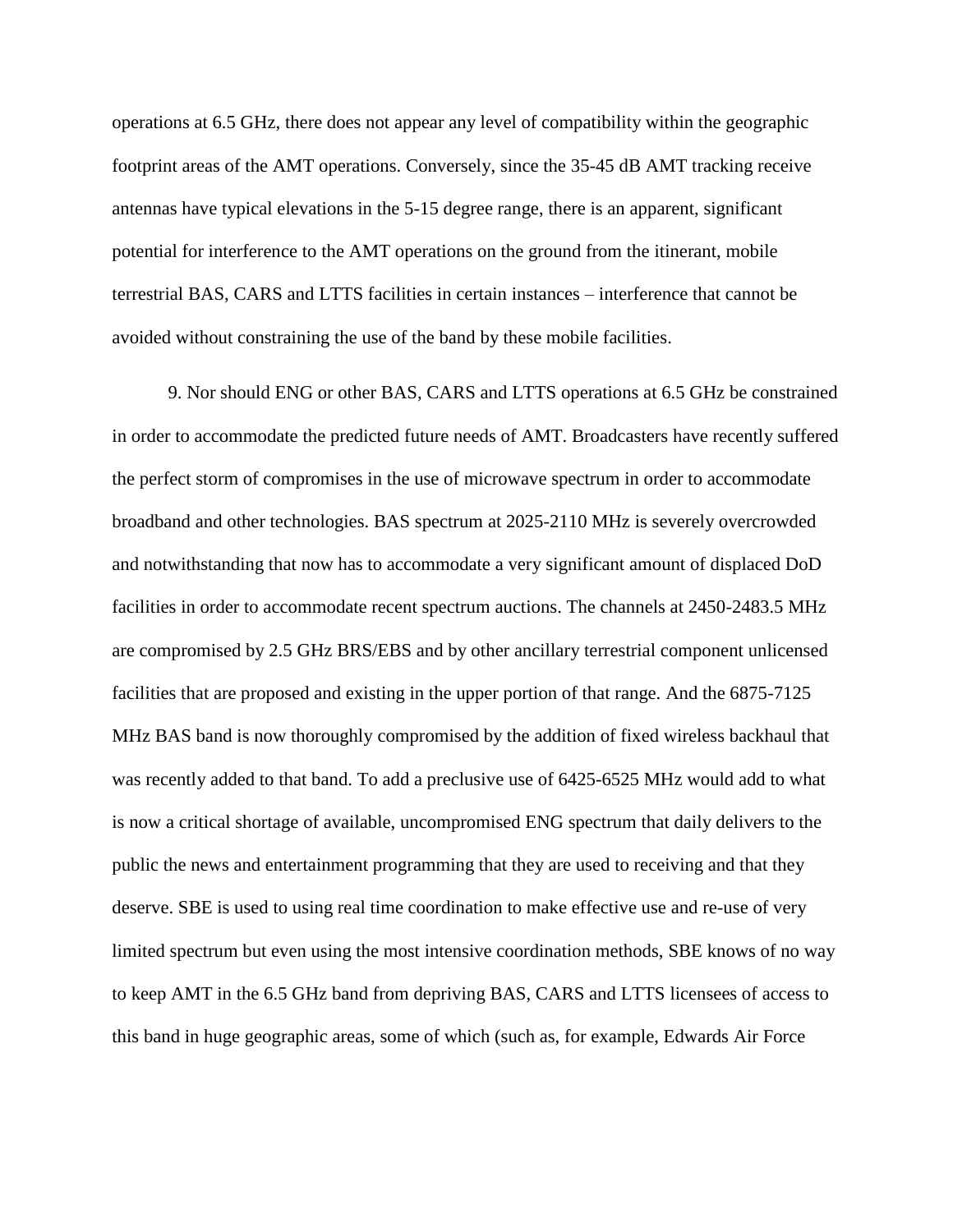Base or Patuxent River Naval Air Station, whose AMT footprints are such that their footprints will cover Los Angeles, Washington, D.C. and Baltimore.

10. SBE is open to reviewing sharing studies relative specifically to BAS, CARS and LTTS operation at 6.5 GHz but absent such, and in the absence of any indication that AMT operation is consistent with BAS, CARS or LTTS operation in the 6425-6525 MHz band, SBE urges in the strongest terms that AMT access to the 6425-6525 MHz portion of the 5925-6700 MHz band *not* be permitted. SBE takes no position with respect to the remainder of the 5925- 6700 MHz band and therefore interposes no objection to the allocation of 5925-6425 MHz and 6525-6700 MHz to AMT.

Therefore, given the foregoing, the Society of Broadcast Engineers respectfully requests that the Commission make no AMT allocation in the 6425-6525 MHz band at this time.

Respectfully submitted,

### **THE SOCIETY OF BROADCAST ENGINEERS, INCORPORATED**

\_\_\_\_\_\_\_\_\_\_\_\_\_\_\_\_\_\_\_\_\_\_\_\_\_\_\_\_\_\_\_\_\_\_\_

\_\_\_\_\_\_\_\_\_\_\_\_\_\_\_\_\_\_\_\_\_\_\_\_\_\_\_\_\_\_\_\_\_\_\_

\_\_\_\_\_\_\_\_\_\_\_\_\_\_\_\_\_\_\_\_\_\_\_\_\_\_\_\_\_\_\_\_\_\_\_

Joseph Snelson

Joseph Snelson CPBE, 8-VSB SBE President

Ched Keiler

Ched Keiler, CPBE, CBNT, 8-VSB Chairman, SBE Government Relations Committee

Christopher D. Imlay

Christopher D. Imlay, CBT General Counsel